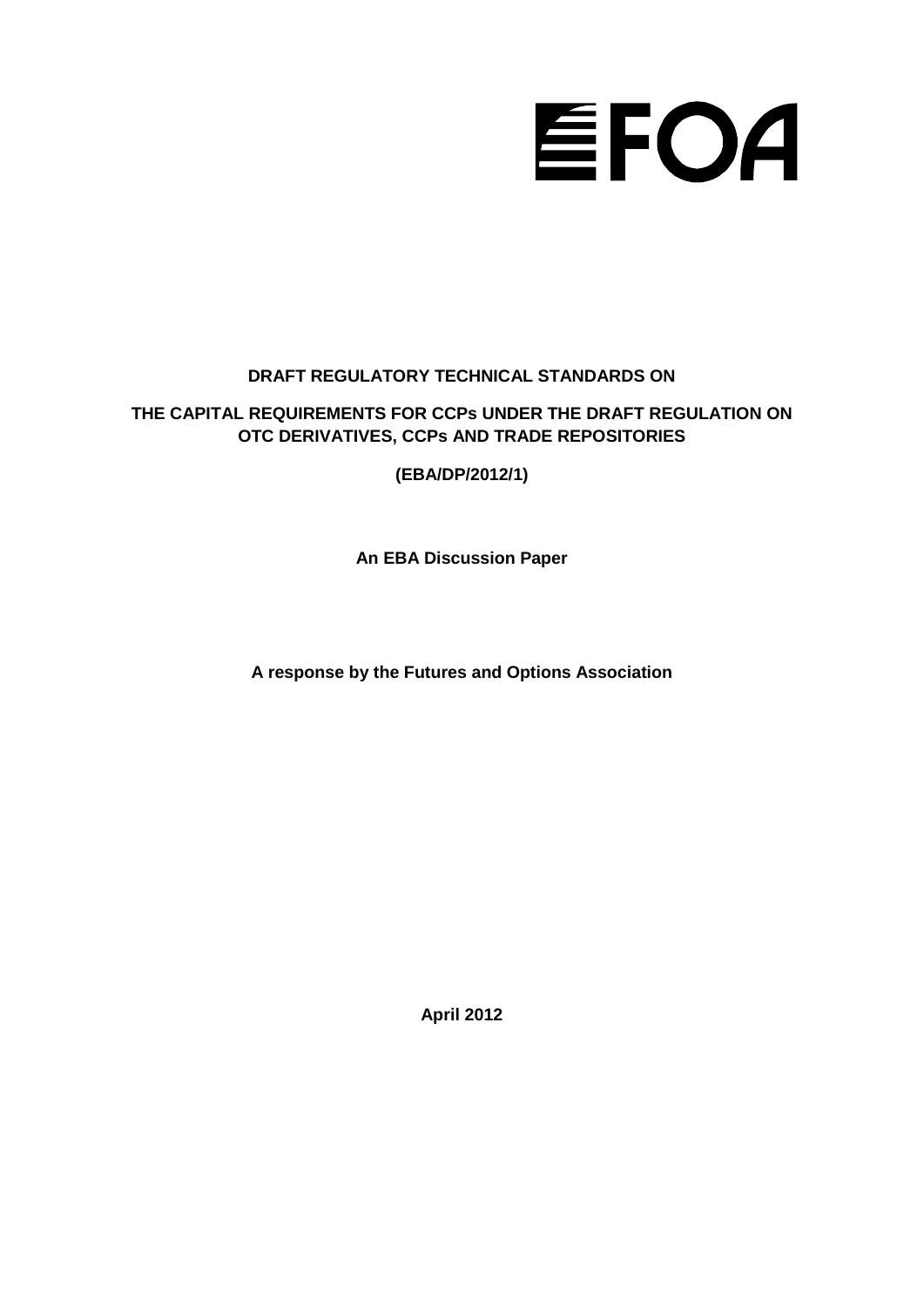## **DRAFT REGULATORY TECHNICAL STANDARDS ON THE CAPITAL REQUIREMENTS FOR CCPs UNDER THE DRAFT REGULATION ON OTC DERIVATIVES, CCPs AND TRADE REPOSITORIES**

- 1.1 This response is submitted on behalf of the Futures and Options Association ("the FOA"), which is the principal European industry association for 160 firms and organisations engaged in the carrying on of business in futures, options and other derivatives. Its international membership includes banks, financial institutions, brokers, commodity trade houses, energy and power market participants, exchanges, clearing houses, IT providers, lawyers, accountants and consultants (see Appendix 1).
- 1.2 The FOA supports the assurance given by the EBA that its proposal for the capital regulation of CCPs will be grounded on the international standards proposed by CPSS-IOSCO and the related EU Capital Requirements Directives – and that the risk exposures and capital requirements, while likely to be different to banks, will be calculated using approaches set out for banks by the CRD.
- 1.3 The FOA, in supporting the adoption of the three different approaches for operational risk measurement, namely, the Basic Indicator Approach, the Standardised Approach and the Advanced Measurement Approach, believes that there are a number of significant factors that should be taken into account when determining measurement and design of each approach:
	- (a) while it is true that CCPs will become increasingly more systemically important to the financial system, the quantum of risk posed to that system will be less than that of banks insofar as the business model is fundamentally different and CCPs are more restricted in terms of investment, collateral, the setting of margins and in the overall business model, i.e. CCPs do not carry on any form of banking business;
	- (b) full consideration needs to be given to the range and extent of the credit, market and operational risk systems and controls that are designed to substantially reduce the overall risk of CCP default and will bear on overall operational risk (although it is noted that the capital regulation of CCPs will be restricted to non-cleared activities and operational risk).
- 1.4 The FOA notes that there is a possible conflict in priorities between (a) end-users that wish to hold down the costs of risk management trading in markets as much as possible (which argues for a proportionate approach to margin and a more generous approach to assets deemed eligible for collateral purposes); (b) the clearing members which are anxious to ensure that any risk of a call on a default fund is mitigated as much as possible and that the overarching principle is not "survivors pay" but "defaulter pays" in the event of a default (and that points to higher levels of margin and CCP "skin in the game", before any call is made on a default fund), and (c) the CCPs themselves, which do not want to be confronted with disproportionately high capital requirements (which will also impede the ability of competing CCPs to enter into the market).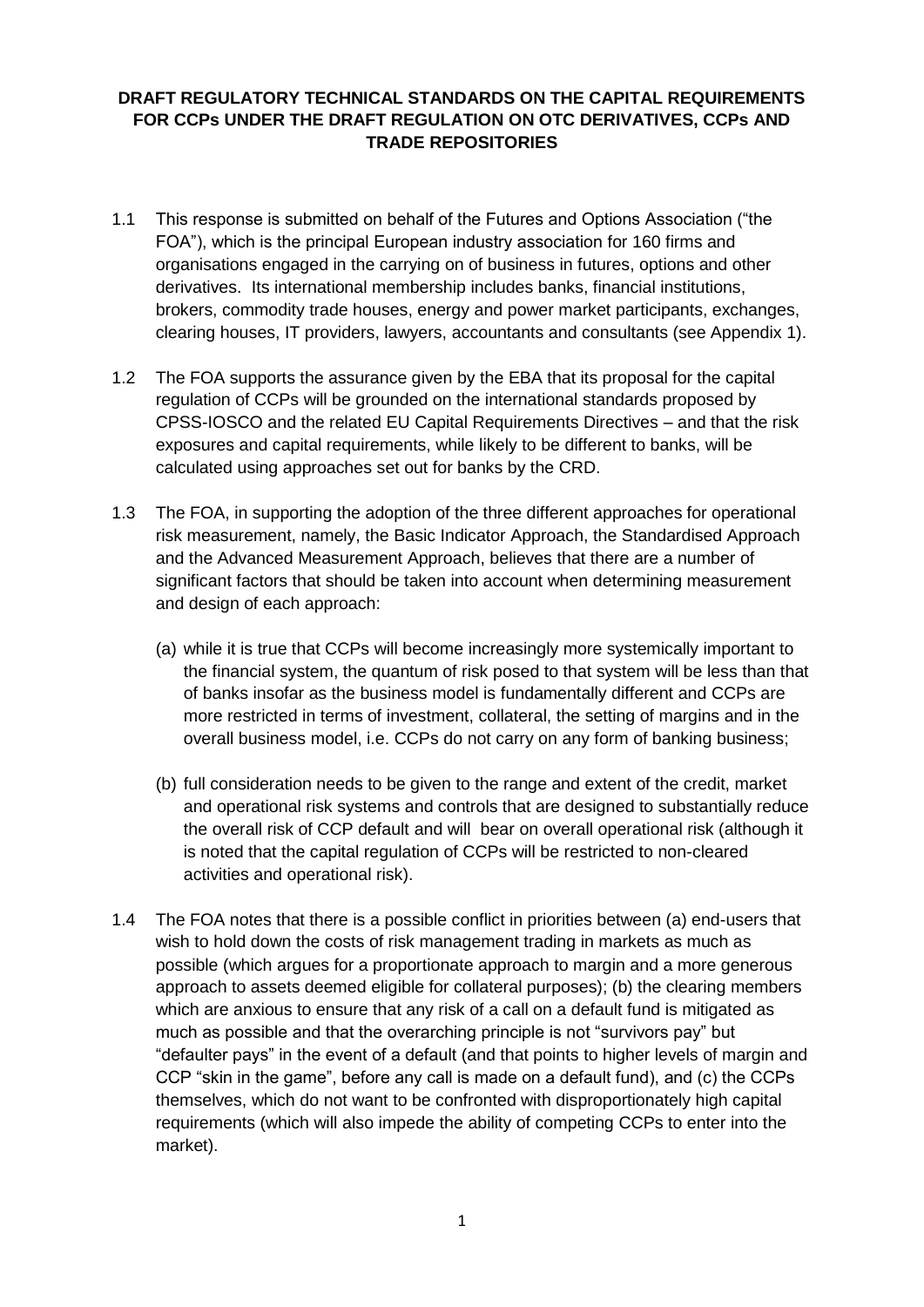1.5 The FOA accepts entirely that, even after taking into account all the factors referred to above, the capital regulation of CCPs does need to be robust. However, it is important also to bear in mind that, while, rightly, CCPs are described as the "Rolls Royce" solution to credit risk mitigation, it is important that they do not become prohibitively expensive as a credit risk mitigant for many end-users(a) particularly those which fall into the category of small or medium-sized enterprises; (b) especially for financial endusers which do not have the benefit of a CCP exemption in the same way as nonfinancial users, yet which may be trading in the market for exactly the same reasons and purposes.

In this context, the FOA would simply observe that the overall cost of using a CCP is likely to increase significantly for a variety of reasons, namely::

- (a) increased clearing fees, in order to pay for the enhanced prudential regulatory and supervision of CCPs;
- (b) the collateral and cash flow consequences of higher and more frequently-called margin payments, egfor countercyclical reasons and/or which may include additional "buffers";
- (c) a much more restrictive approach to assets deemed eligible as collateral, which will become increasingly more problematic as demand exceeds supply and which will impact on the costs of collateral transformation;
- (d) the "pass on" costs of clearing members; and
- (e) the fact that end-users will now be facing margin calls and the obligation to provide collateral for significant numbers of contracts where that obligation did not exist before.

The purpose of these observations is simply to draw to the attention of the EBA the inherent conflict between, on the one hand, incentivising the use of the CCP to address credit risk, particularly in relation to systemically-important contracts which are deemed eligible for CCP clearing and the cumulative impact of the cost of using a CCP which will impact on the economics of using market instruments to manage risk to the point where some end-users may elect to forego their risk management activities for economic reasons and/or price the risk into prices they charge to their customers/clients for their products/services.

For these reasons, the FOA would urge the EBA to look extremely carefully at the potential costs and benefits of its proposed standards for the capital regulation of CCPs.

1.6 The FOAagrees on the approach of the EBA that a CCP should hold capital at least equal to the higher of (i) its operational expenses during an appropriate timespan for winding-down or restructuring its activities; and (ii) the sum of the capital requirements for the overall operational risk and for credit, counterparty and market risks stemming from the "non-clearing" activities it carries out.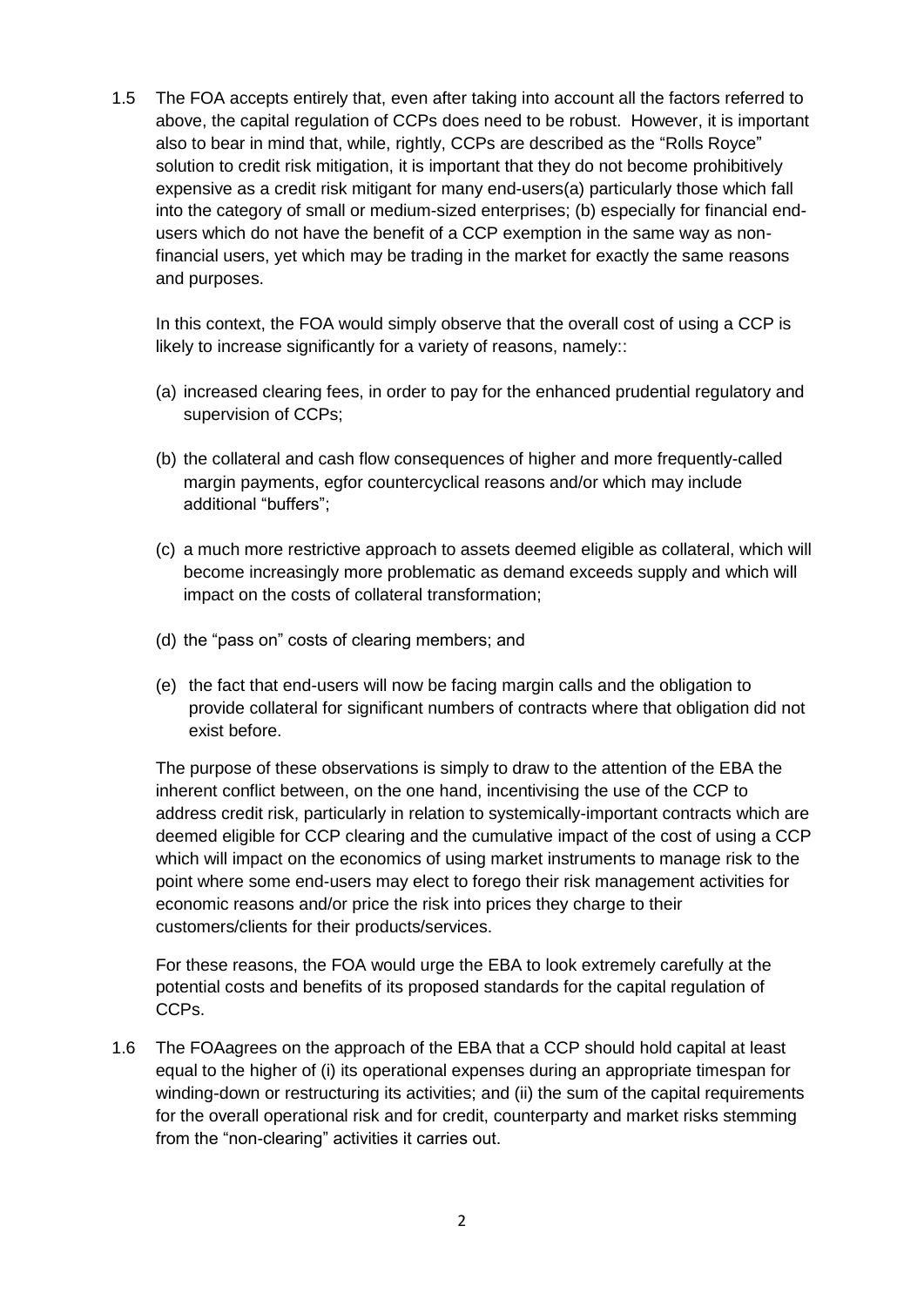- 1.7 The FOA believes it is critically important that the capital treatment of CCPs and any related disclosure requirements are applied on an even-handed basis to all CCPs to avoid undue competitive advantage, but recognising that different CCPs will have different business models and levels of risk they pose to the system which, in turn, will call for a forensic and proportionate approach to risk calibration.
- 1.8 The FOA anticipates that not all CCPs will have the systems, controls and models to adopt the Advanced Measurement Approach and that, while it may be policy to incentivise the adoption of that Approach by CCPs, it is important that the alternative Business Indicator Approach and the Standardised Approach are not set at levels that are designed to incentivise CCPs to incur that additional cost.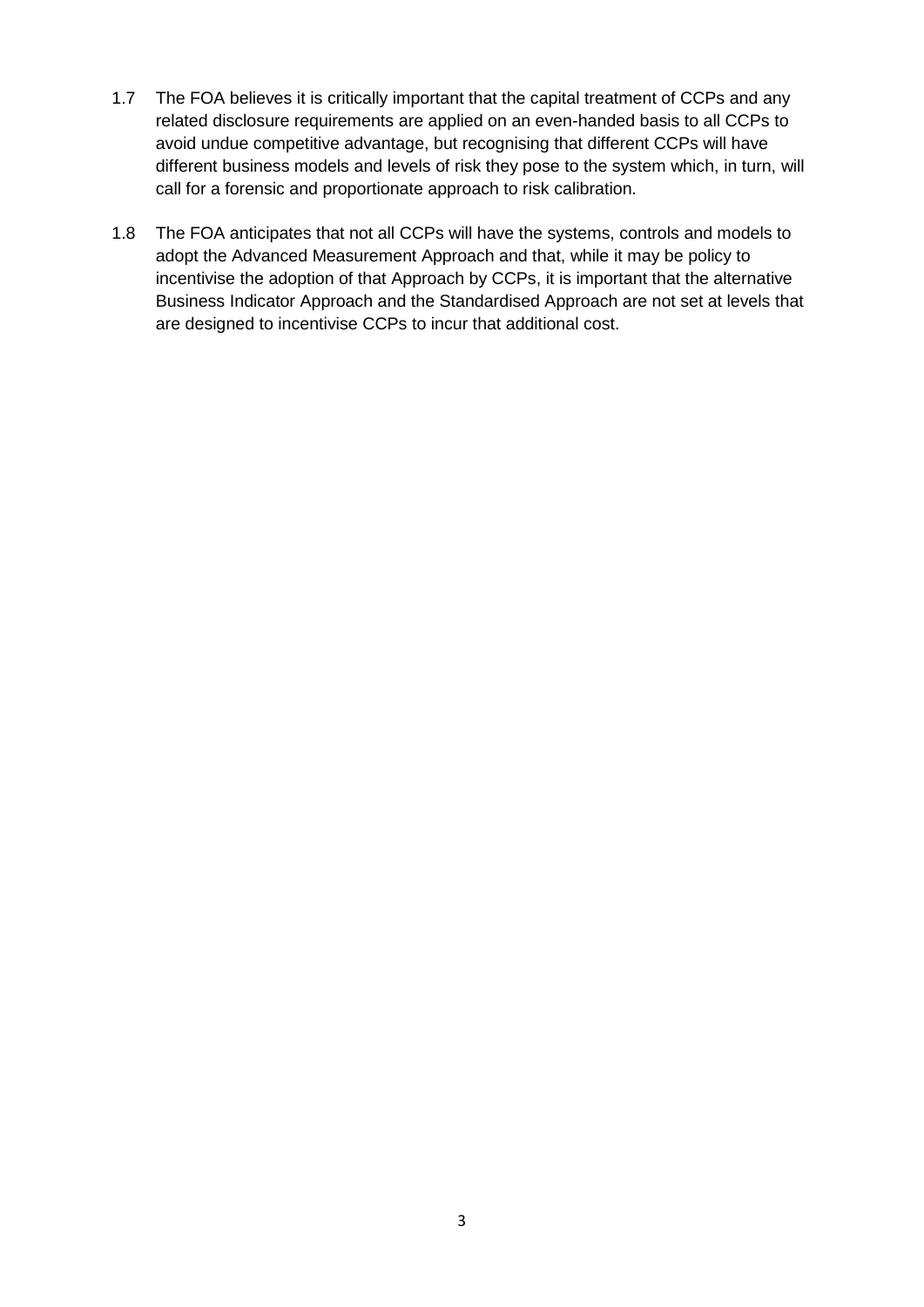**APPENDIX 1**

# **LIST OF FOA MEMBERS**